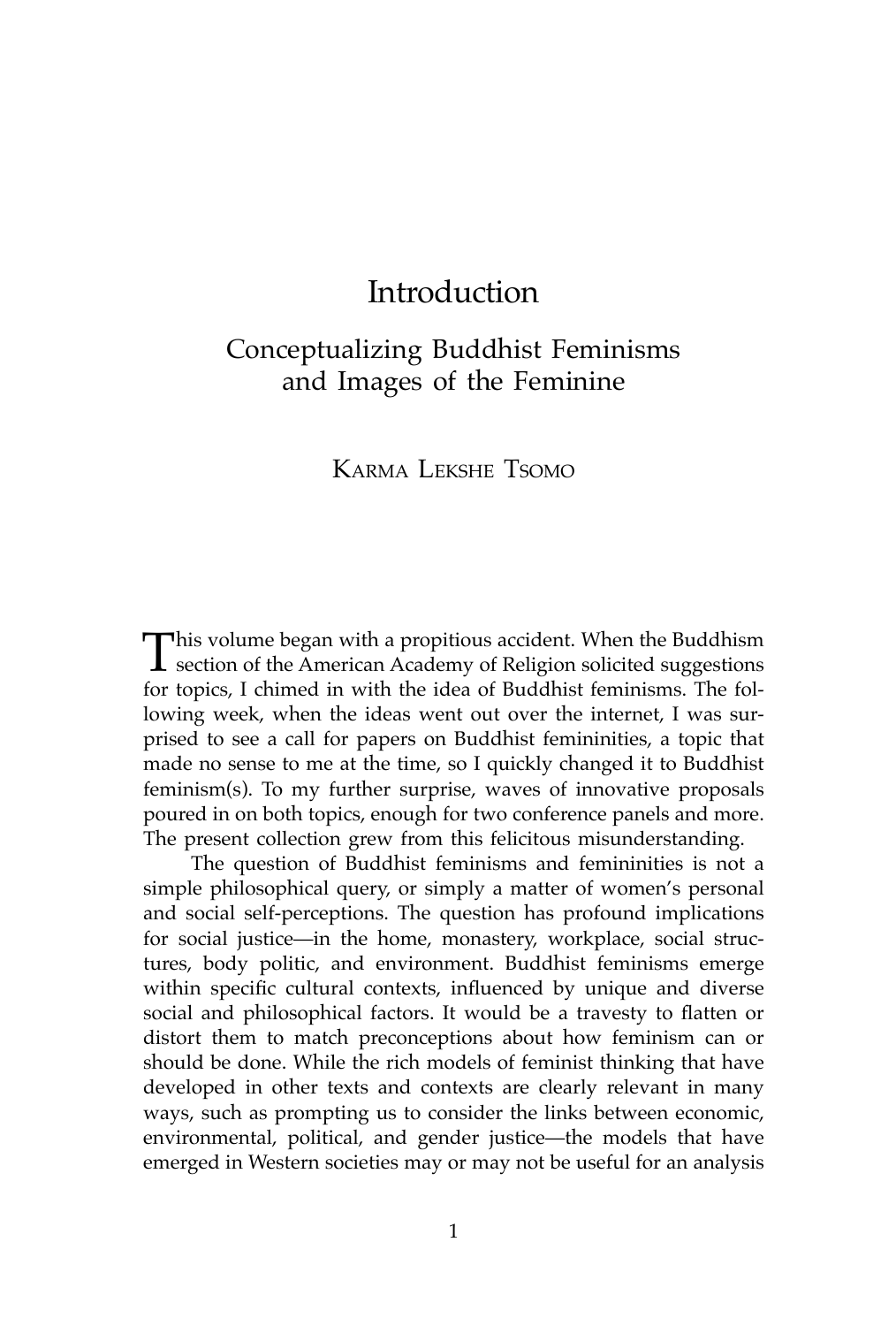of Buddhist societies. For example, a Buddhist feminism based on the notion of individual rights may not hold up to scrutiny since, in Buddhist thought, there is no source or bestower and no concrete self on whom to bestow the rights.<sup>1</sup>

The alternative taxonomies of feminism proposed thus far, liberal as well as radical, are largely products of Western women's experiences and may or may not be useful for Buddhist feminist thinking.

The study of women and gender is now a familiar component of liberal arts education in Europe and North American universities, but it is well to remember that higher education is still limited to privileged elites in much of the world, especially for women. Even if university-educated Buddhist women take an interest in gender issues and are curious to understand how feminist thinking emerged and where it is going, it is unrealistic to expect Buddhist feminisms to be like or look like theories developed in the West. Naturally, Buddhist feminisms, emerging from entirely different cultural, social, and historical contexts, will take their own unique forms. Western feminist thinking may seem tiresomely analytical and largely irrelevant to women struggling for survival and, although it would be foolish to ignore decades of extraordinary reflection, the rejection of feminist ideas remains quite strong in Buddhist societies. If people have even heard of it, feminism is often viewed as an unnecessary and undesirable imposition of foreign cultural mores. The task of exploring Buddhist feminisms is therefore fraught from the onset.

A Buddhist deconstruction of feminism is not a dismissal of the extraordinary scholarly work that feminists have done, nor is it a rejection of critical inquiry. It is simply an attempt to develop different, culturally attuned ways of thinking about gender that do not rely on hyper-analysis and "perpetual reflexivity."<sup>2</sup> Taking a cue from black feminist thinking, Buddhist feminists are likely to question the arbitrary dichotomy between theory and experience, as bell hooks enjoins.3 The point is not how Buddhist women understand the varieties of feminism that have developed in Western philosophies and cultures, but how feminist thinking and sensibilities are emerging unscripted in Buddhist communities, imagining and creating equitable spaces for women within traditionally patriarchal Buddhist philosophies and cultures. To apply alien, standardized feminist frameworks to women's diverse experiences may be as patronizing, misleading, and repressive as imposing patriarchal frameworks has been. Perhaps it would be best to begin afresh and allow the questions and categories to emerge on their own among women in other parts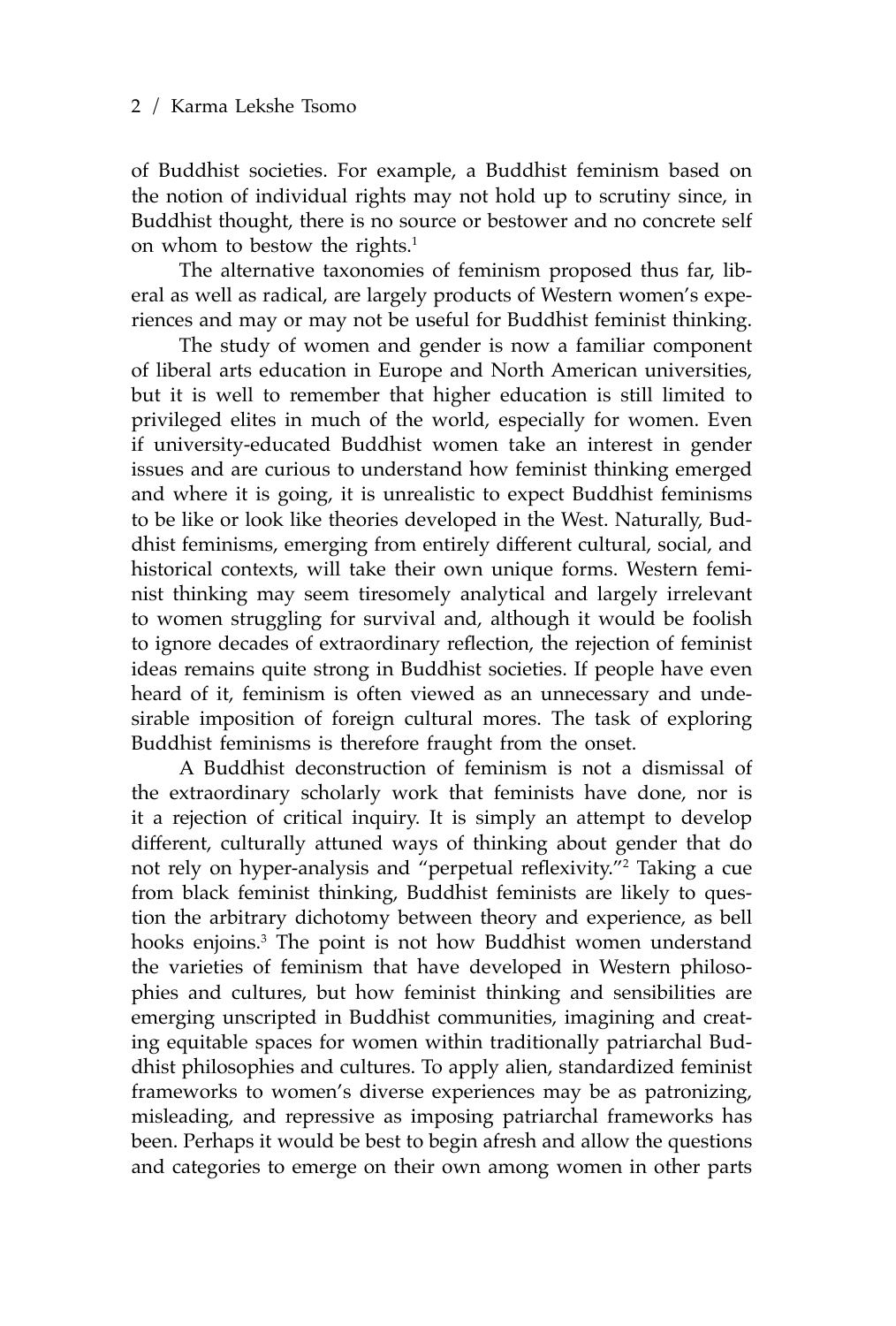of the world. It has been suggested that a sort of "protofeminism" can be discerned in Asian women's histories and biographies,<sup>4</sup> but the record is mixed, with realized Buddhist women decrying their female rebirth and praying to be reborn in a male body.<sup>5</sup> A range of attitudes toward women can be found in Buddhist literature—valorizing, denigrating, and often profoundly ambivalent—attitudes still evident in Buddhist societies up to today, internalized by women and men alike. The chapters in this volume will engage with these attitudes in representative feminist histories and narratives from Asia. Our hope is that these writings can help us understand Buddhist influences on attitudes toward women and also introduce original expressions of feminist thinking in different parts of the world in ways that may constructively inform contemporary feminist discussions.

Buddhist feminism and notions of femininity are evolving spontaneously and creatively as traditional cultural values are being re-evaluated, rejected, revalued, and re-envisioned. The geographical and ethnic diversity of women in Buddhist societies, from the tropics of Southeast Asia to the steppes of Siberia, argues against a uniform method or process. The enormous variations in Buddhist societies over space and time are daunting, and enliven the conversation. Whatever can be said of one can surely be refuted by evidence from another. The landscape expands as we move through time and the rapid changes that are occurring in Buddhist societies today and in Buddhist communities around the globe. In every corner of the world, preconceptions about what women value and how they would like to live their lives are shaped both by traditional cultural values and by ideas of democracy, human rights, capitalism, scientism, and consumerism. Contemporary culture adds a whole new set of trends being disseminated through social media. The diversity of Buddhist women around the world and across generations is staggering. If Buddhist feminists appear somewhat naïve in avoiding overt intellectualization, the counternarratives they present are original and exciting.

The chapters in this book speak to themes and elements of the feminist conversation, including new orientations to the phenomenology of Buddhist women's communities and new theoretical approaches to understanding Buddhist texts and practices in a new, feminist hermeneutics. From a variety of perspectives and in different cultural contexts, the writers approach the sticky issues implicit in the term "Buddhist feminism." Coming from diverse backgrounds and disciplines, and speaking from different points in their careers, they approach the topic using a broad range of methodologies. The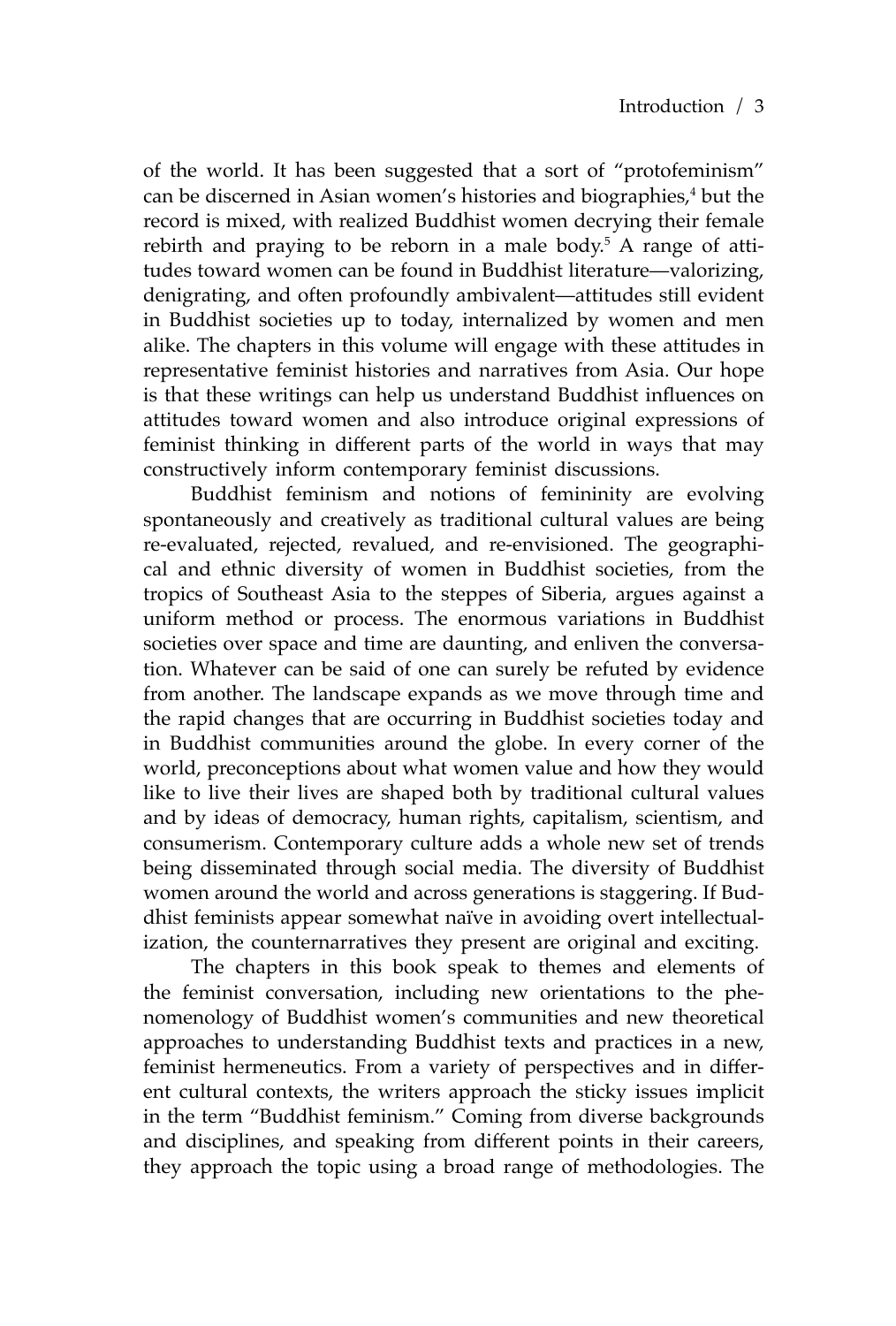chapters are linked by a common interest in the relationship between texts and communities, culture and context. Each writer contributes unique understandings of Buddhist thought and culture as sources for feminist reflection and social action.

## Questioning the Constructs

The English term "feminism" is a construction of Western culture that has many definitions and interpretations. Recitals of the typographies, arguments, and critiques of each iteration have already been published. As myriad scholars have noted, much feminist thinking to date has tended to universalize "women's experience" and has been based largely on the experiences of privileged women facing gender-based inequalities in society. In reality, however, even for Western women, women's experiences differ enormously in relation to class, ethnicity, physical appearance, vocation, ability, and numerous other social markers. The central takeaway of feminist literature to date is that we must be careful to distinguish between collective representations of "women" ("woman," "the female," "the feminine") and the living, breathing variety of human beings who identify as women. Rather than measure Buddhist women's experiences against a standardized alien grid, the aim of this volume is to understand Buddhist perspectives and images of women on their own terms. This is enormously challenging, due to the vast diversity of Buddhist cultures, but in this volume we shall make a start.

As Chandra Talpade Mohanty and other scholars have demonstrated, the representation of feminism as "Western" in its authentic form is deeply problematic, and perpetuates imperialistic agendas in its flattening of non-Western women's agency.<sup>6</sup> Women's movements in Japan, Korea, and China are often associated with the introduction of Western education in these cultures and may ignore indigenous social histories and philosophies, including Buddhism, in the development of local feminist thinking. Historians and sociologists of Asia may also ignore the experiences of ethnic minority women in documenting social and political movements with feminist goals. The writings included here seek to explore new understandings of women and gender in Buddhist communities—their lives, ideas, aspirations, self-perceptions, and relationships to power—contributing to the growing body of literature, critical analysis, and alternative ways of thinking about the world's women.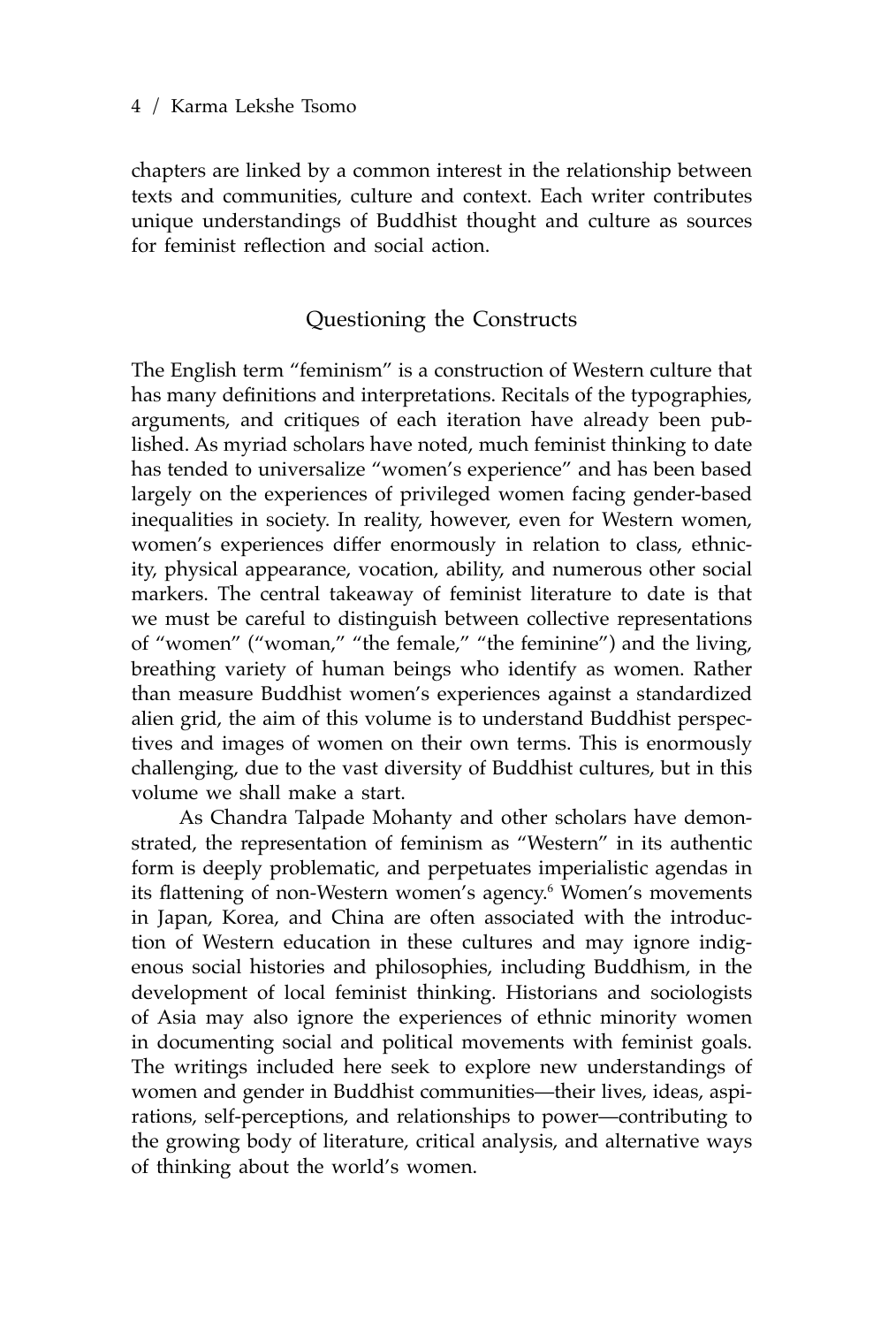Buddhist women's experience validates many of the insights that have been elucidated by pioneering Asian and transnational feminists. As Kumari Jayawardena points out, elite feminisms are worlds away from most ordinary women's experiences and may represent only a small fraction of them. Significantly, she also points out that those who wish to keep women subordinate "find it convenient to dismiss feminism as a foreign ideology."<sup>7</sup> She admirably analyzes feminist movements in Asia in relation to nationalist struggles and modernization. While it is true that the evolution of women's feminist awareness cannot be understood apart from the particular cultural, social, and political context of their experience, it is impossible to generalize the experiences of Buddhist women, which vary in different societies and strata of society. While Buddhist feminism may appear to be relatively unsophisticated or even naïve from a highly intellectual Western perspective, it is growing organically from Buddhist women's own authentic perspectives. The literature criticizing elitism is itself elitist and that criticizing colonialism is itself colonialist. The hyper-intellectualism of much feminist literature appears pretentious and weird to many indigenous women. The heart of the Buddha's teachings is to see things "as they are," without mental fabrications; the ultimate experience of awakening is to be free from conceptualization altogether.

If gender were a fixed concept, it would be immutable, but from a Buddhist perspective, no concept is immutable. All compounded phenomena are impermanent, contingent, and interdependent. Changing sex is not taboo in Buddhist texts; in fact, it is mentioned as a fact of life.<sup>8</sup> Sex change was natural—"a rather ordinary thing"<sup>9</sup>—and nonreprehensible. The impermanent, transmutable nature of genitalia seems taken for granted in commentaries on the monastic codes. In the *Ksudrakavastu,* a Sanskrit *vinaya* commentary, a revered monk named Upali asked the Buddha:

"Venerable, if a *bhikṣuṇ*ī changes sex, what should be done with regard to her?" and the Lord replied, "Upali, place that one at the same age among the *bhik*sus. Moreover, that becomes full ordination and *bhiksu*-hood."<sup>10</sup>

The representations of sex change in the *vinaya* texts reflect the interdependent nature of things and show that there cannot be something essentially unique to either gender. All that changes are the genitals.<sup>11</sup> When a nun takes the features of a male, he is fully accepted as a member of the order of monks, without having to reordain, and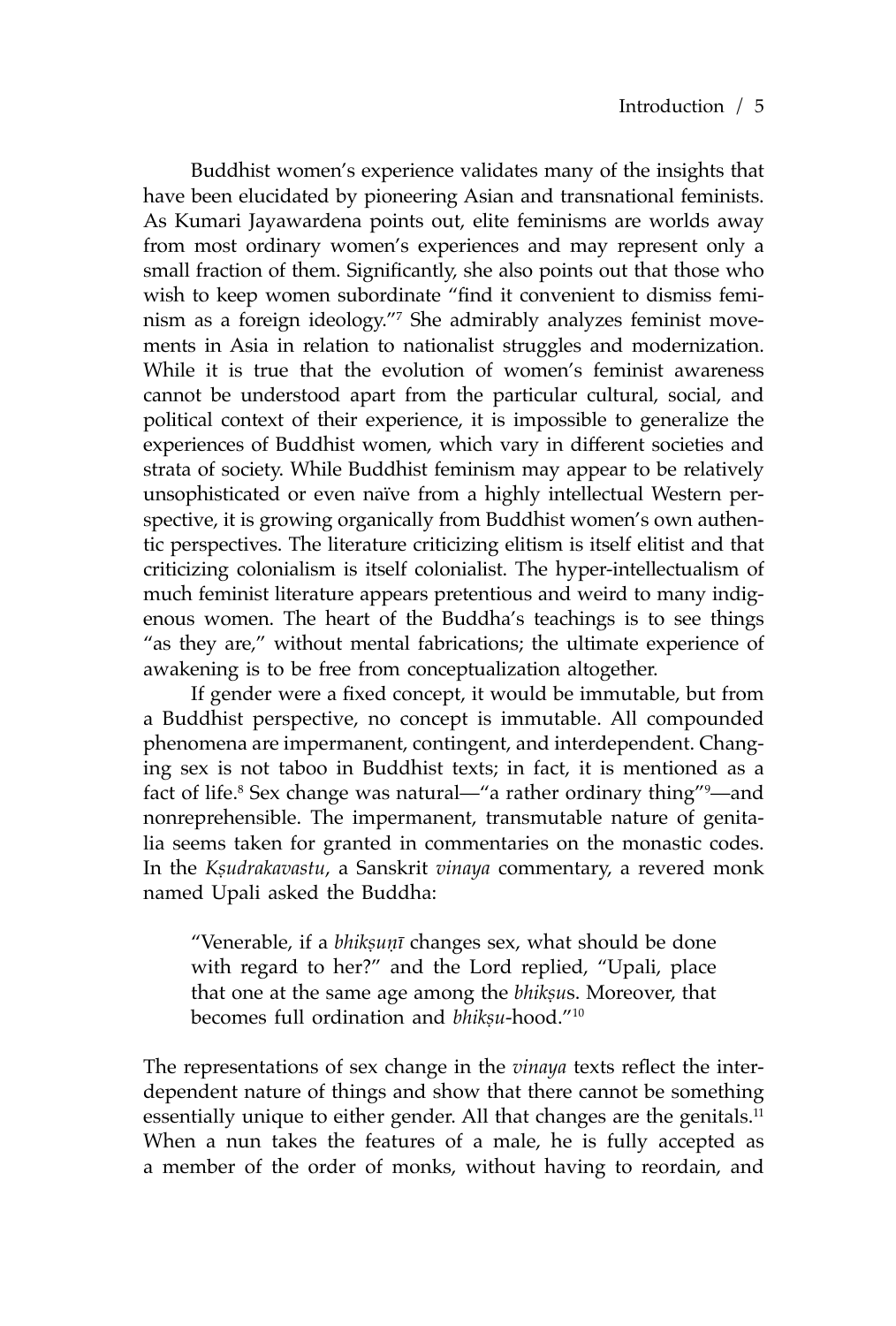is exempted from rules pertaining to nuns; when a monk takes the features of a female, she is fully accepted as a member of the order of nuns and is exempted from rules pertaining to monks.<sup>12</sup> These references to gender fluidity in the texts call into question definitive notions of masculine and feminine. Still, although passages describing sex change are included in the *vinaya*, admission into the monasteries is restricted to the normative categories of male and female, and biological sex is the chief determinant of gender assignment; people with both female and male sexual characteristics are not admitted. However, as the *vinaya* texts cited above indicate, the male/female dichotomy is not absolute. Genitalia may change, and therefore gender identities are transmutable, not intrinsic. As we conceptualize what form(s) Buddhist feminism may take, the flexible, even ineffable nature of gender distinctions should be kept in mind. On one hand, the generic nature of the monastic robes obviates sex distinctions; on the other hand, gendered monastic restrictions designed to enforce celibacy reinscribe the male/female binary.

In her work on Theravāda Buddhist texts and traditions, Kate Crosby notes several examples of male-female sex distinctions. First, there are whole genres of canonical texts that are gender specific, for example, the codes of monastic discipline for monks and nuns (Bhikkhu and *Bhikkhunī Pāṭimokkha* and their corresponding *vibhanga*) and the *Therīgāthā and Therīgāthā* (Verses of the Elders, male and female). Second, in postcanonical texts, she notes the use of gendered complementary pairs of beings in *samsāra*—male and female *brahmins*, male and female renunciants, male and female beggars, ordinary men and women, and so on. Only the high status positions of minister, general, viceroy, or watchman have no female complement.13 Crosby surmises that both of these examples could be taken as examples of either gender inclusivity or gender essentializing. A third example, however, veers decidedly toward essentializing gender characteristics. The Dhammasangani, the first text of Abhidhamma, describes "two faculties of sex, the faculty of femininity (*itthindriya*) and the faculty of masculinity (*purisaindriya*). These faculties define physical appearance, marks, traits, and deportment peculiar to the state of femininity (*itthibhāva*) and the state of masculinity (*purisabhāva*), respectively.<sup>714</sup> A fifth-century commentary takes the bifurcation further, stating that the two faculties do not simply define female and male appearance and so forth, but are *causes* of it. To what extent these essentialized notions of gender were known outside a small set of male Buddhist monastic scholars is unknown. The idea that male and female sen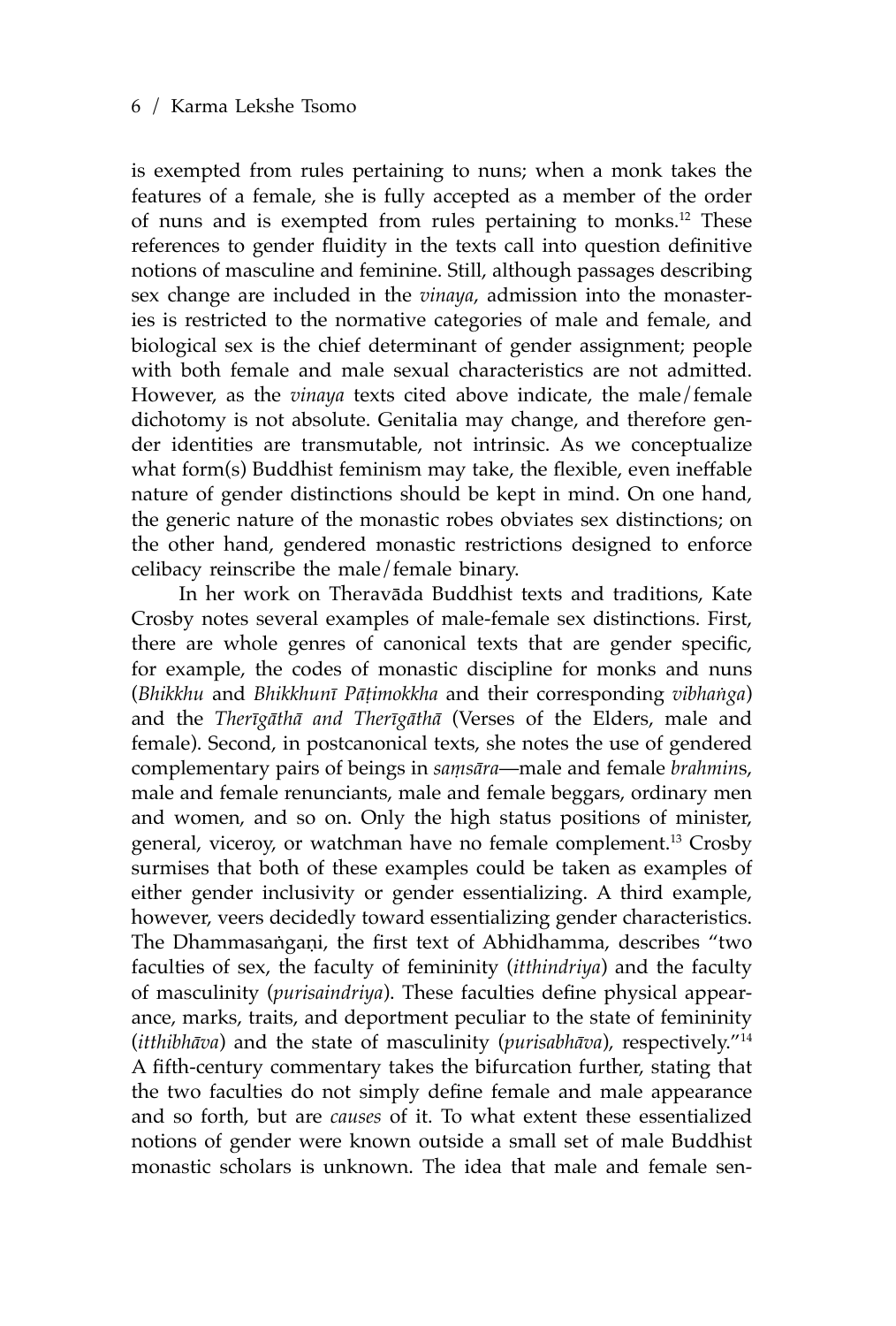tient beings are inherently different by virtue of possessing these two distinct faculties that define their appearance and deportment seems very much at odds with Buddhist philosophical rejections of essentializing phenomena. Nevertheless, it is possible that this Abhidhamma bifurcation of masculinity and femininity influenced attitudes toward sex and gender in Buddhist societies.

A key concept of Buddhist philosophy is the acknowledgment that sentient existence entails dissatisfactions, frustrations, and sufferings, caused by ignorance, desire, and assorted mental afflictions. Through awareness and insight into the true nature of things, it is possible to awaken and become liberated from these afflictions and live a contented, happy life. As illustrated in Buddhist legends and histories, awareness and insight are accessible to all, regardless of race, class, gender, or other variables, so it follows that women can achieve the ultimate goal of awakening. Buddhist feminists point out that Buddhist and feminist articulations of liberation are compatible, and may even be mutually entailing. Buddhist feminists confront some major challenges, however. First, they need to reconcile the sufferings of women with the theory of *karma* (cause and effect). This theory of actions and their consequences, extending over lifetimes, has traditionally led to the assumption that women have bad *karma* and to the preconception that a female body is less fortunate than a male body. As a consequence, many Buddhists aspire for a male rebirth and devalue or even despise a female rebirth, leading to gender inequities and amalgamations of male power in Buddhist societies.

Second, Mahāyāna teachings on Buddha nature and emptiness that all sentient beings have the potential for awakening and that all phenomena, including sex and gender, are empty of intrinsic existence—have been deployed to try to salvage the situation, but these teachings do not adequately explain, justify, or serve to correct the blatant gender inequalities in Buddhist societies that are the source of many miseries. To correct these inequalities, Buddhists must reconcile the long-term goal of spiritual liberation with the immediate need for social solutions to gender violence, exploitation, and inequality, in addition to racism, poverty, and other injustices. One unique contribution of Buddhist feminism is its emphasis on generating impartial loving kindness equally to all sentient beings, rehearsed in meditation and practiced in every aspect of everyday life. Among other practical tools, loving kindness is a useful antidote to rage.

It is commonly said that in Buddhism "there is no male, no female" and that "enlightenment is beyond gender."<sup>15</sup> These statements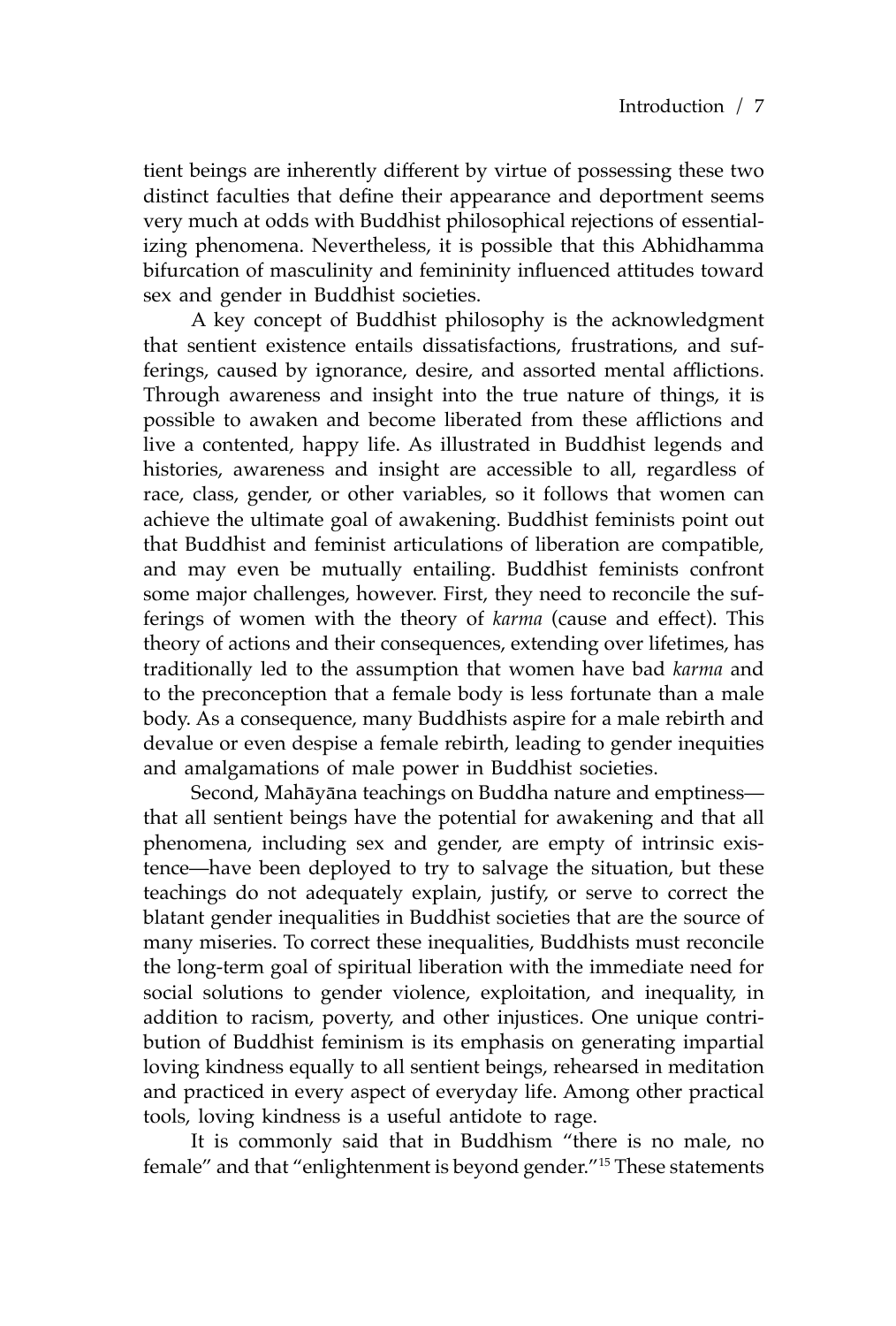can be taken at face value or can mean that enlightened beings are beyond attachment to gender concepts, since ultimately, like all existent phenomena, gender distinctions are empty of true existence. Buddhist texts do not deny sex or gender distinctions; in fact, Buddhist texts are full of references to sex and gender. For example, the ideal Buddhist society is comprised of male and female householders and male and female renunciants. Buddhist householders avoid sexual misconduct; Buddhist renunciants avoid sex altogether. These designations and countless other references in the texts, while heteronormative, are gender-specific, so it cannot be said that Buddhism denies sex or gender distinctions. This misconception derives primarily from misinterpretations of the concept of emptiness (*śunyatā*). The Mahāyāna Buddhist assertion that all phenomena are empty of true, inherent, or independent existence does not mean that all phenomena are nonexistent, which is belied by our own experience. Nor does it mean there are no distinctions among phenomena, a misconception also contradicted by everyday experience. Things exist on the conventional level; most human beings can easily verify distinctions between heat and cold, night and day, far and near, fast and slow, and so on. These distinctions are relative, though, which is why conventional truth is also sometimes called relative truth.

The assertion that perfect awakening is beyond gender is a philosophical claim, not an observation of social realities.<sup>16</sup> Although the claim could be deployed in an apologetics to excuse gender discrimination, and sometimes is, perfect awakening is defined as a state of enlightened awareness utterly free of destructive emotions, misconceptions, and, in fact, all conceptualization whatsoever. All of these ideas have much to contribute to burgeoning Buddhist feminist thinking, but are inadequate to define it. They are important for illuminating the complex influences of politics, economics, bioethics, and colonialism on the lives of women, but are inadequate to address what the powerful ideal of the *bodhisattva* or the concept of spiritual liberation means for women. The religious dimension of women's experience is often overlooked in Western conceptualization of women's concerns.

### Buddhism and Gender Identity: Texts, Theory, and Social Realities

From a Buddhist perspective, the ultimate purpose of life is to wake up from the illusions we have about ourselves and the world. Human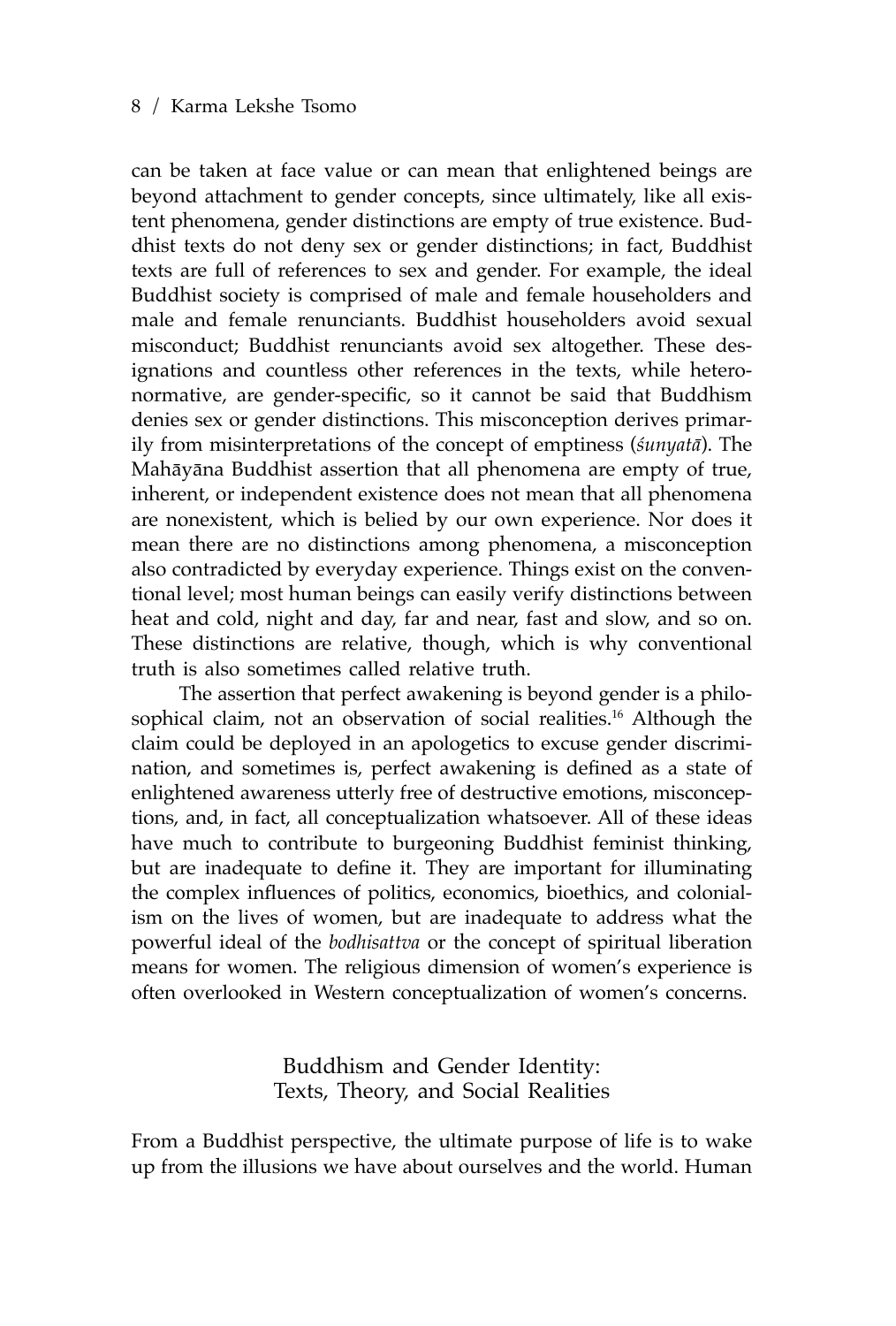beings are not created in the image of God; in fact, they are not created at all. Instead, sentient beings evolve due to causes and conditions, taking a variety of forms in successive states of existence. All beings with consciousness have the potential for awakening, regardless of sexual characteristics or gender identity. Sentient beings (beings with consciousness) take rebirth in different states of existence with different identities from one lifetime to the next—visible, invisible, human, nonhuman, female, male, and so on. Rebirth as a human being is regarded as the optimal state of existence for making progress on the spiritual path and achieving liberation from delusions and suffering. The primary delusions, which include attachment, aversion, and ignorance, are problematic because they give rise to unskillful actions that in turn give rise to suffering and dissatisfaction. For example, attachment to a particular gender identity can become a source of suffering if one is unable to satisfactorily embody that identity.

Records tell us that Buddha Śākyamuni affirmed women's capacity to achieve spiritual liberation and, indeed, countless women became *arhatīs* (female liberated beings) at the time of the Buddha. The *Therīgāthā* (Verses of "Elder Nuns) includes seventy-three verses of liberation, recorded in Pāli, that recount the distinctive qualities of pre-eminent nuns by name. These verses, which are the earliest recorded poetic expressions by women, have inspired Buddhist women and men for generations.<sup>17</sup>

For Buddhists, the question of identity begins with a consideration of what constitutes a person, as distinct from other types of phenomena. In other words, we need to get an overview of the general category "human being" before we get down to specifics, such as "male" and "female." From an Indian Buddhist philosophical perspective, the first cut is to distinguish between existent phenomena and nonexistent phenomena. Among existent phenomena, we can distinguish between animate phenomena and inanimate phenomena. Among animate phenomena, we can distinguish between sentient and nonsentient phenomena, those with consciousness and those without. From there, things become a bit more complicated, as there are said to be six states of existence that sentient beings may inhabit in the realm of desire, and many more in the form and formless realms. The Buddha explained personal identity as something imputed by terms and concepts on the basis of the five aggregates (skandhas) that comprise a person: form, feelings, perceptions, mental formations, and consciousness. Sexual characteristics pertain to the first aggregate, form, and allude to the body. Gender identities, as social constructs, pertain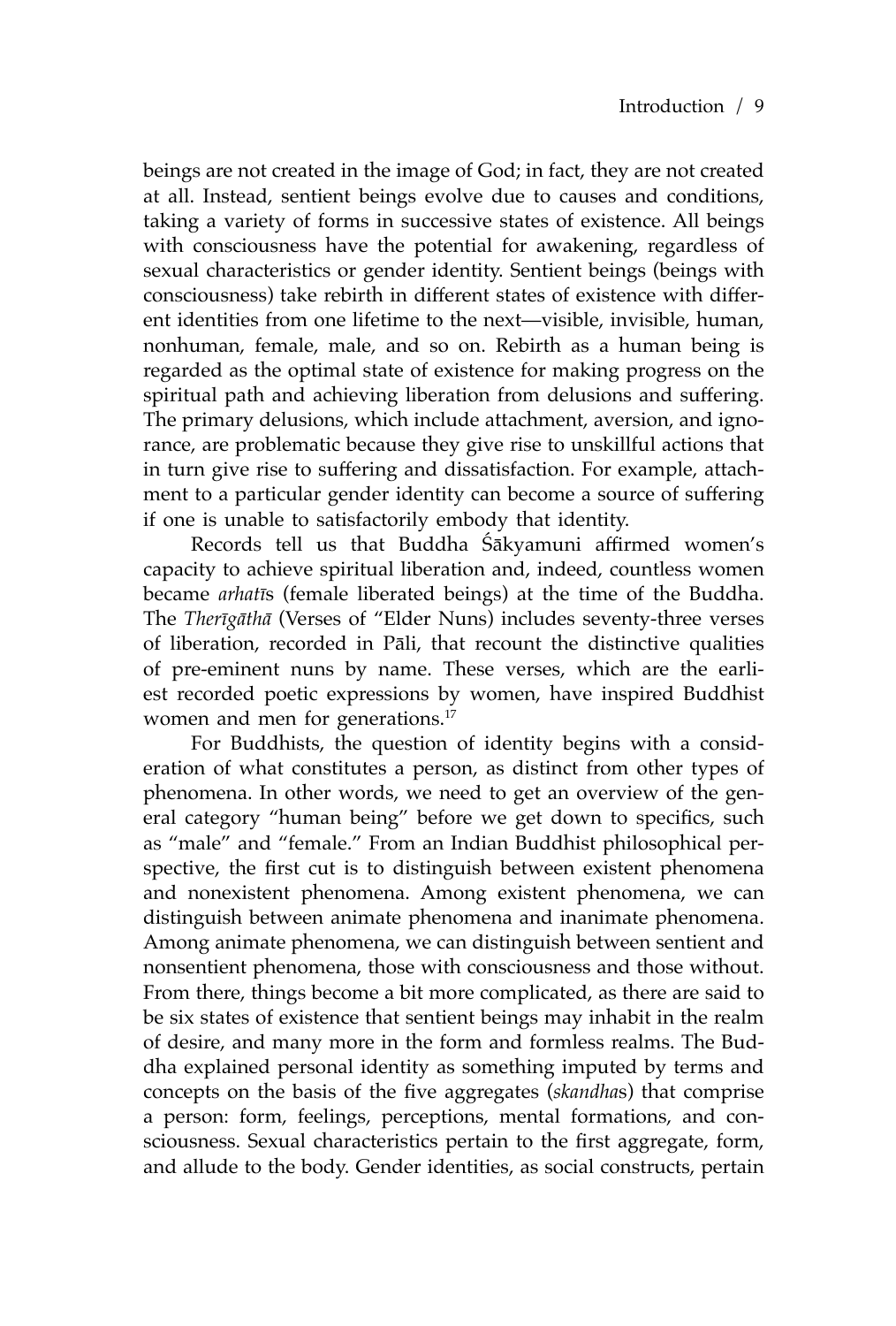to the third aggregate: perceptions, recognitions, or discriminations. Like all compounded phenomena, which are dependent on constituent factors and perceptions, constructions of gender lack independent existence or essence.

Many early Buddhist texts reflect remarkably positive images of women as respected members of society at the time of the Buddha. Relative to many other societies, women in Buddhist societies generally enjoyed considerable independence and authority in the family, were free to marry or not, not obligated to produce a dowry, free to divorce and remarry, and assured of their potential to attain the fruits of the spiritual path.<sup>18</sup> Unlike in many societies even today, women in Buddhist societies had options other than marriage and family: they could refuse marriage, engage in business, or live a spiritual life, either at home or in a monastery.

At the time of the Buddha, numerous women achieved prominence in his newly founded religious community. Dhammadinnā and Sukkha were renowned for their teaching skills, Mahāprajāpatī for her leadership skills, Khemā for her exalted wisdom, Patācārā for her impeccable discipline, Nandā for her meditative attainments, Kuņdalakesā for her debating skills, Uppalavanā for her supernormal powers, and Somā for her joyful, energetic effort. The Buddha publicly lauded the achievements of these eminent women disciples. To refute the notion that women are incapable of spiritual realization, the Buddha encouraged Mahāprajāpatī to demonstrate her supernormal powers, which she did, dispelling onlookers' doubts about women's capabilities.<sup>19</sup>

The verses of realization preserved in the Therīgāthā are said to be the earliest recorded examples of poetry composed by women. The seventy-three verses in this collection are songs of liberation from the bondage of cyclic existence, including mental delusions and social expectations, often related to gender. These nuns challenged the prevailing preconception that women lack intelligence. When she was a laywoman, a bhikkhunī named Somā had been castigated by her husband for her "two-finger wisdom," deriding her as unable to judge whether rice was cooked without testing it between two fingers. In response, she declared that for women of knowledge and insight, gender is irrelevant.<sup>20</sup> Contrary to the prevailing perception in India at the time that women were intellectually deficient, Somā retorted that one who is concerned with gender distinctions is deluded and easily distracted from the path. The texts make it clear that, like Somā, many women gained realizations through hearing, contemplating,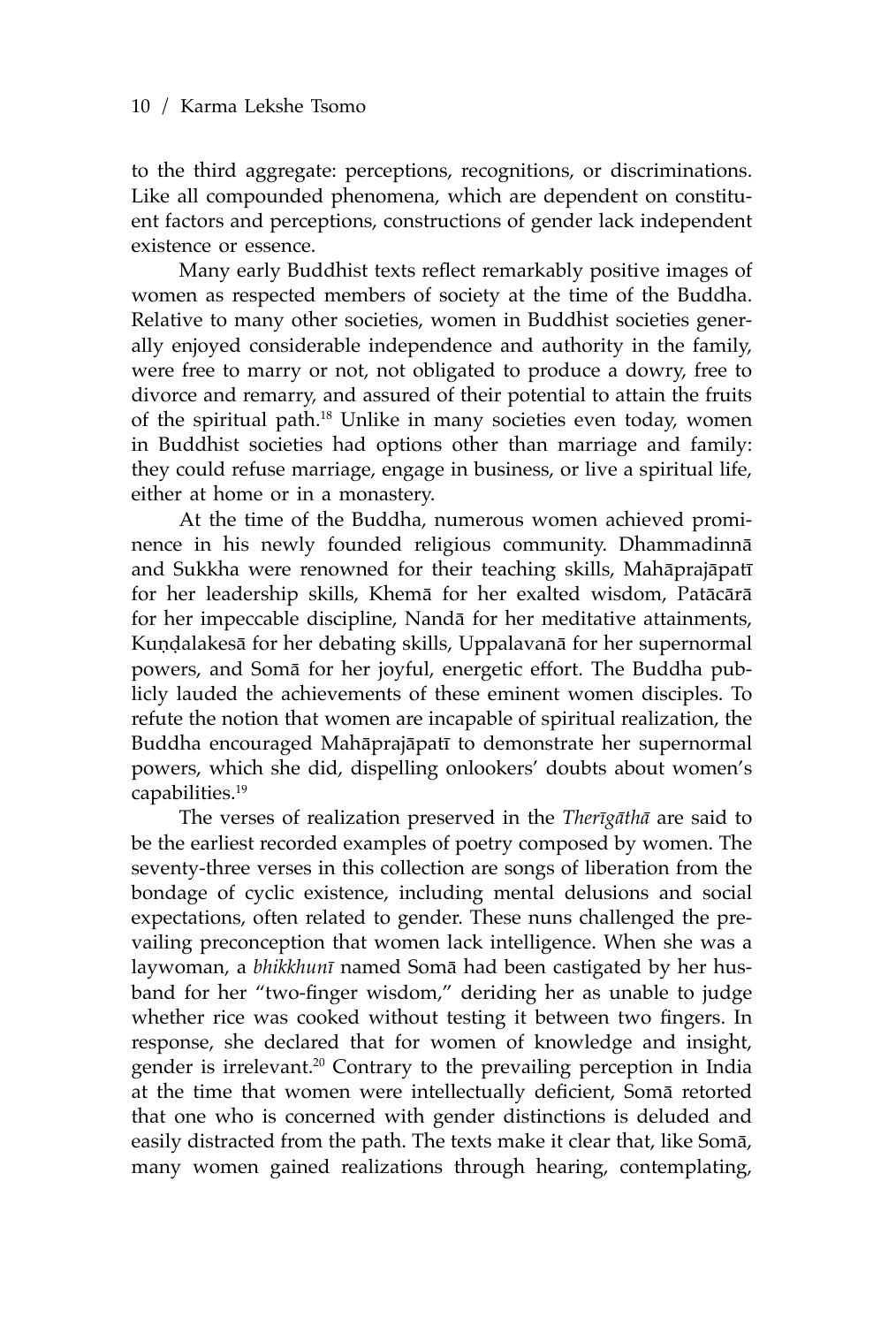and practicing the Buddha's teachings, and many became fully liberated arhatīs.

The majority of these illustrious women were nuns, but the Buddha also praised outstanding laywomen for their special qualities.<sup>21</sup> Viśākhā, the devout daughter of a wealthy family, was praised for her integrity and generosity to the sangha. Khujjuttarā was lauded for her knowledge, Sāmāvatī for her kindness, Uttarā for her prowess in meditation, Suppiyā for nursing the ill, Kātiyānī for her loyalty, Kālī for her faith, and so on. In all likelihood, the first person to take refuge in the Buddha's teachings, the signifier of a Buddhist follower, was the laywoman Sujātā, who famously offered the milk rice that ended the Buddha's six years of austerities. Overall, women at the time of the Buddha made a very good showing indeed, with countless women attaining the highest goal of liberation (nirvāna) and the other fruits of the path. Inevitably, some women also failed to make the mark. The most notorious of these was Thullanandā, who regularly stirred up mischief and, along with her followers, was castigated for her rather outlandish behavior<sup>22</sup>

## Buddhist Images and Representations of Women

Although we lack historical records to document the lives of the early Buddhists, we are fortunate to have texts that describe their lives. The Indian reciters of oral texts during the early centuries of Buddhist history had prodigious memories, though it must be noted that the reciters were monks and that orally transmitted literature is liable to error. Scholars note that the details, tone, and even the identities of characters in the narratives sometimes vary in different accounts over time.<sup>23</sup> Insofar as Buddhist tradition regards these figures as having been real people, however, their lives are significant. Even if the narratives do not accurately describe the lives of historical figures—and we will never know with certainty whether they lived or not-the extant biographies are significant for what they tell us about Buddhist historical memory regarding nuns and the issues that women, particularly renunciant women, have faced. Although it would be difficult to rely on the Buddhist texts as a source of history, in comparison with contemporaneous literature from other cultures, these texts are rich in detail about the daily life experiences of Indian women during the early years of Buddhist development.<sup>24</sup> Both Collett and Bhikkhu Analayo notice that attitudes toward nuns do change over time, usually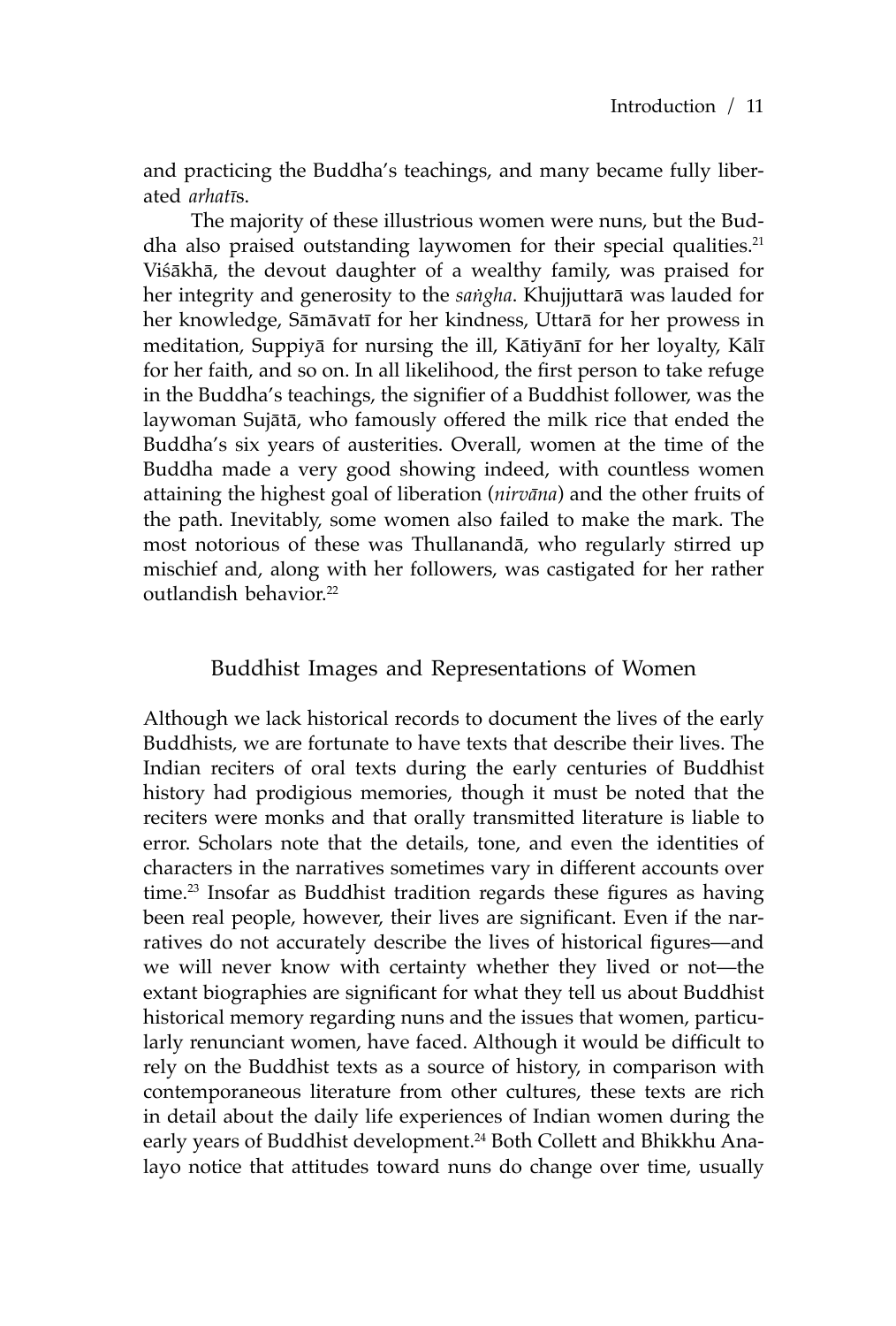to the nuns' detriment, with the canon generally "more favourable towards women than the commentaries."<sup>25</sup>

The portraits or snapshots of Buddhist women that we find in texts and popular media, including village dramas and modern-day films, are not reality. The literary images, of unknown origin, were recounted orally by male redactors for hundreds of years before being committed to writing. Today, visual and digital images are proliferated with good will but with little semblance of historical accuracy. The shape-shifting nature of these literary and visual portraits should not be a source of great surprise or consternation to Buddhists. The unreliable and contested distinction between image and reality, conventional appearance and ultimate truth, is a staple of Buddhist thought, reflected throughout culture in myriad ways. The classic Chan vignette of the finger pointing to the moon alludes to the distinction between the textual teachings and ultimate realization. Literary and cinematic images of a falling cherry blossom wordlessly convey the impermanent nature of life. The tendency of human beings to embroider, misapprehend, and distort perceptions is a staple of Buddhist psychology. If all perceptions are mistaken and fleeting, then it goes without saying that perceptions of gender are subject to misconception.

For many Buddhist scholars and practitioners alike, the topic of gender is a source of confusion. Many writers use terms such as "woman," "femininity," and "feminism" without adequately defining them or exploring their many layers of meaning or their intersectionality. These oversights have led to many facile assumptions, denials, and oversimplifications; the claim, "In Buddhism, men and women are equal," comes to mind. These problems are compounded by ignoring the diverse social and historical contexts in which the terms may be applied. The tools of feminist analysis developed in recent decades can now be used to re-examine feminine imagery in Buddhist texts, gendered representations, and philosophical analysis of gender, but with careful precautions, taking into account the limitations of prepackaged theoretical paradigms. A thorough investigation of Buddhist femininities comparable to John Powers's groundbreaking work on Buddhist masculinities has yet to appear.<sup>26</sup> This is not that work, but we hope the chapters included here help encourage and anticipate a similarly significant exploration. For starters, we need to investigate how Buddhist concepts of self and no-self intersect with contemporary concepts of identity, especially gender identity and especially for women. Further, we need to examine how the female body, sexuality, and femininity are constructed, construed, and contested in diverse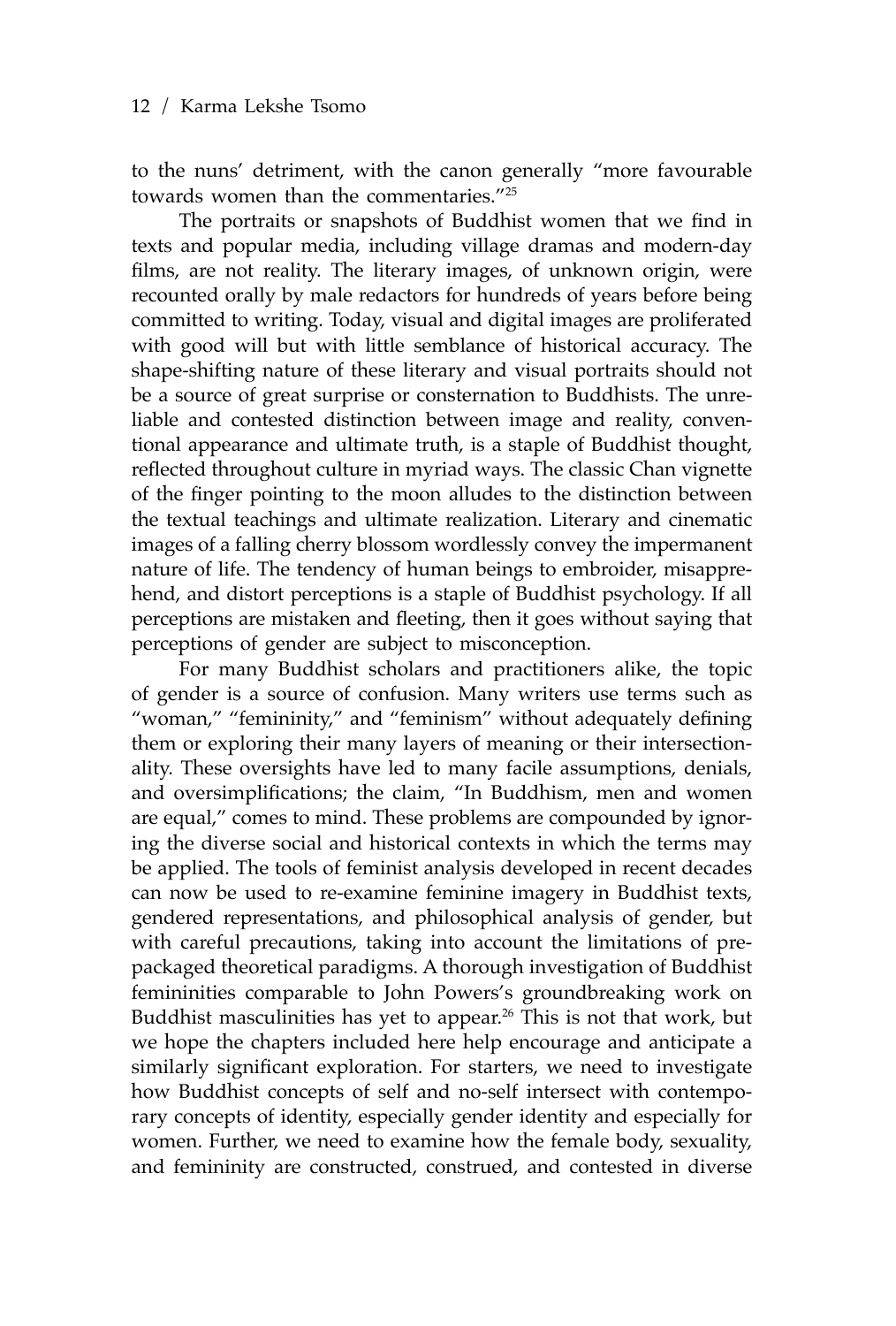Buddhist cultures. Placing Buddhist insights and understandings of gender identity alongside insights and understandings from other cultures—on an equal footing—will facilitate informed analysis and help avoid both cultural imperialism and bland, misinformed expediency.

## Buddhist Feminism(s): Texts and Communities

This collection explores representations of "the feminine" and the enduring questions of female renunciant identity from multiple Buddhist perspectives. The chapters traverse many disciplines, drawing on philosophy, history, anthropology, sociology, and cultural studies to investigate understandings of femininity and gender construction in a variety of Buddhist contexts. The chapters of the book are organized into two parts. Part I explores the question of whether and how Buddhist feminism(s) can be articulated. Part II examines the question of femininity in diverse Buddhist contexts.

The first chapter, Karen Lang's "Reimagining Buddhist Women in India," sets the stage by surveying the images of women that appear in the Pāli canon, which includes some of the earliest texts ever committed to writing. To do this, Lang takes a textual approach that reorients this ancient archive, discussing ways to re-read classical Buddhist materials—oral, written, official, and unofficial—employing a feminist hermeneutic. Her explicit aim is to locate constructive representations of feminine beauty and the female body in literature and visual culture. Looking beyond images of women as vain and narcissistic snares and seducers, the chapter reassesses a common themethe rejection of the female form-by analyzing representations of women's bodies in the early Buddhist narratives. In this endeavor, she proposes a fresh epistemological stance, exploring the potential for awakening in a female body.

In chapter 2, "Women Who Did Not Follow the Rules: The Religious Piety of Buddhist Women in Chosŏn Korea," Eun-su Cho documents historical changes that profoundly affected women's religious lives and awareness over many centuries in Korea. During the Three Kingdoms Period (57 BCE-668 CE) and Koryŏ Dynasty (918–1392), Buddhism took root and flourished in Korea, and women were actively engaged in spiritual pursuits. During the Chosŏn Dynasty (1392–1897), however, the government became dominated by Neo-Confucian norms and policies that were oppressive to both Buddhists and women. Cho documents the strategies that Buddhist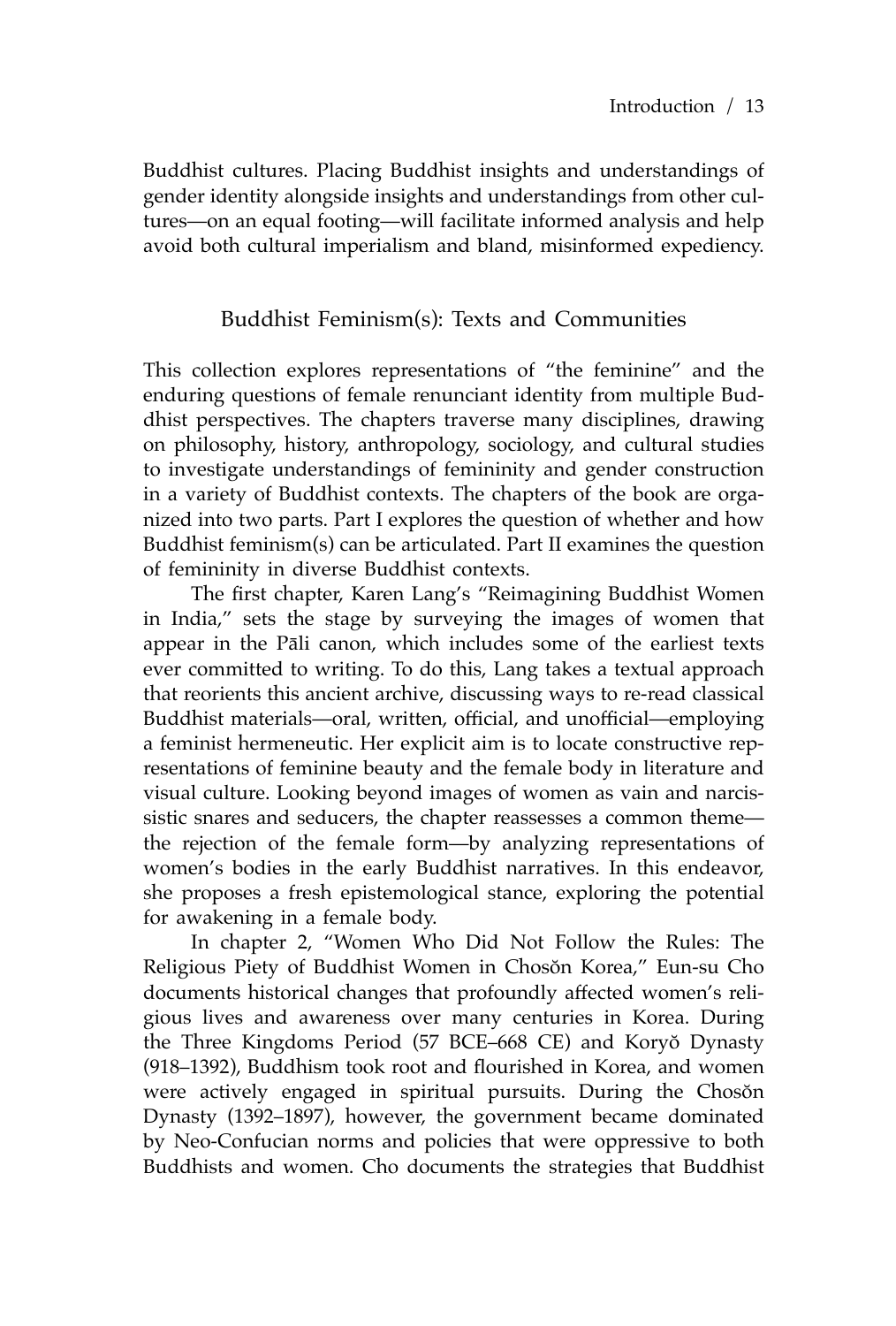women devised to subvert the system and protect their religious identity and interests in ways that were "often surprisingly bold and defiant." Working from historical records, she recounts how women defied legal prohibitions and risked public censure to enter Buddhist temples and seek ordination as nuns, providing a valuable account of how women resisted efforts to suppress women and prevent them from exercising their religious choices.

Women's experiences in Buddhist temples and their resistance to societal norms take varied forms in different parts of the world. In chapter 3, "Raichō Hiratsuka and Socially Engaged Buddhism," Christine A. James tells the story of a key figure in the feminist history of modern Japan who led a sexually and spiritually daring life. The Meiji Era was a time of great intellectual ferment accompanied by an awakening of feminist awareness among educated Japanese women. Just at that historical moment, the unconventional Raichō Hiratsuka combined her interests in Western literature and Zen Buddhist practice to produce *Seitō* (Bluestocking), a feminist literary magazine and forum that challenged the gender expectations and limitations of her day. Setting aside the negative views of women inscribed in some traditional Buddhist texts, she embraced the egalitarian rhetoric of Zen nondualism and achieved *kenshō*, a glimpse of enlightenment that may have spurred her feminist insights and activities.

Ching-ning Wang explores the nondualistic rhetoric of Chan/ Zen further in "A Great 'Man' is No Longer Gendered: Chan Nuns' Gender Identity and Practice in Contemporary Taiwan," taking up the frequently heard claim that enlightenment is beyond gender. Focusing on a community of Chan Buddhist nuns in contemporary Taiwan, she discusses a radical nondual form of gender identity that is beyond male and female, self and no-self, in a "pedagogy of *prajña*," or wisdom. This rejection of gender essentialism stands against the traditional Chan Buddhist identification of a *da zhangfu* (great person) as male. Unsatisfied by a simple rejection of the term *da zhangfu* as androcentric, patriarchal, or dualistic, this community embraces the concept of nondual gender identity. The nuns' insights contribute to the genealogy of Asian feminist movements through a discussion of their community's experience of how to read Buddhist practice in a feminist way.

In chapter 5, "Sikkhamat: The Aesthetics of Asoke Ascetics," Robekkah Ritchie explores the aesthetic dimensions of female renunciant identity, taking as an example the unique redefinition of femininity among nuns in the politically controversial Santi Asoke movement in Thailand. Originating in Thailand in the 1970s, this new order of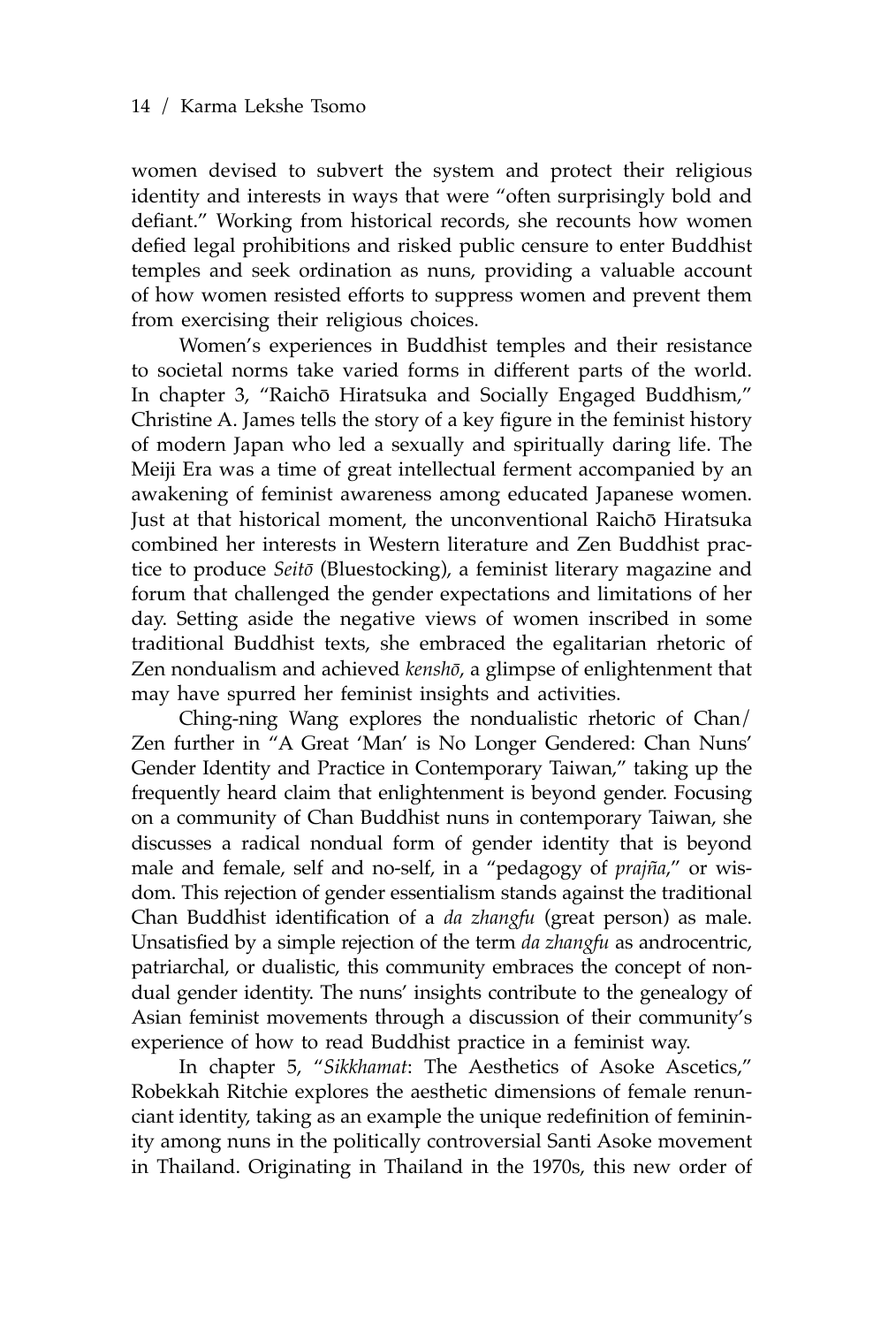female renunciants is distinct from the far more numerous whiterobed Thai *mae chee* who observe eight precepts, as the Santi Asoke sikkhamats very strictly observe ten precepts. Even though the quota on their numbers is limited to a fraction of the number of monks, these nuns occupy respected positions and wield considerable influence in their communities. After their founder was expelled from the Thai sangha and the monastics were jailed for contravening institutional norms, the *sikkhamats* began wearing brown and gray robes. The renunciant identity of the Asoke *sikkhamats* is thus signaled by the unique style of their robes, which distinguishes them both from mainstream female renunciants and the monks of their own communities. By creating an alternative renunciant identity and a new visual representation of female monasticism, these nuns have redefined the landscape of Buddhist ordination options for women in Thailand and reimagined what a nun can and should wear. Their choices thus raise issues of feminine identity as related to political experience and the challenges that female renunciants pose, both to secular society and to Buddhist institutional stagnation.

In the last chapter in this section, "New Buddhist Women across Borders: Buddhist Influences and Interactions in Alternative Histories of Global Feminisms," Amy Holmes-Tagchungdarpa traces feminist histories from across Asia to identify Buddhist influences in twentieth-century feminist initiatives. Rejecting imperialistic agendas that ignore the influence of indigenous religious and cultural systems such as Buddhism, she explores the genealogies of Asian feminist movements. Further, she proposes tools for thinking about the relationship between feminism and local Buddhist communities, with the aim of developing a critical history of Buddhist feminisms.

## Buddhist Femininities: Demystifying the Essential Feminine

The second part of the book explores concepts of femininity in Buddhist cultures and what these concepts have meant for women at critical junctures in history, up to today. In chapter 7, "Only Skin Deep? Female Embodiment and the Paradox of Beauty in Indian Buddhism," Lisa J. Battaglia proposes a new archive in which Buddhist scriptures be re-examined with reference to living, breathing women in order to answer questions about beauty, ugliness, and plainness in assessing a woman's appearance. Who sets the standards? Battaglia is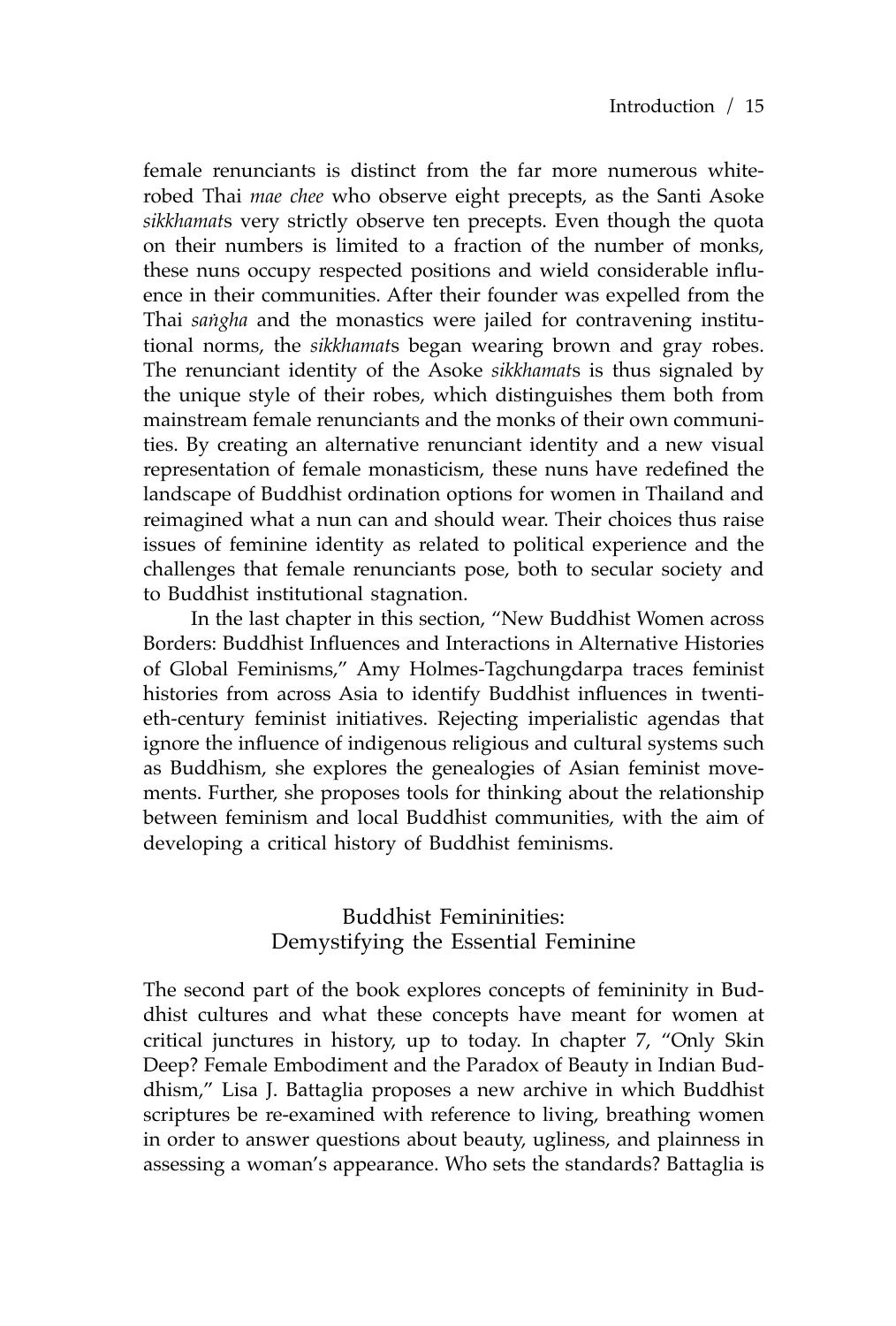especially concerned to locate positive images of women and female beauty in Indian Buddhist literature and art, and to question whether and how virtue and beauty may coexist. In numerous Buddhist texts, vanity and attachment to sense pleasures are castigated as hindrances to the cultivation of renunciation and liberation, and female beauty is often portrayed as seductive and dangerous, at least to monks. Although women in Indian society are frequently described as paragons of beauty, they are also seen as potential lures; the female body is cast as the very emblem of sense desires that delude and distract the seeker. To forestall desire and overcome attachment to sense pleasures, the Buddha instructed his followers to meditate on the foulness of rotting corpses at the charnel ground. When speaking to monks, his main audience, he recommended contemplating the rotting corpses of decaying women. If his audience had been nuns rather than monks, he might have recommended the decaying corpses of men, instead. Out of context, however, the listener is left with the impression that female bodies are foul. Over generations, such descriptions have no doubt affected attitudes toward women's bodies negatively, including women's attitudes toward their own bodies. The Buddhist prescription for liberation from desire is the exemplary model of enlightenment, but that model is typically male, which has been interpreted to mean that women must divest themselves not only of their femininity, but also of their female identity.

Chapter 8, Matthew Mitchell's "Conflicts and Compromises: The Relationship between the Nuns of Daihongan and the Monks of Daikanjin within the Zenkoji Temple Complex" looks at an understudied form of Buddhist femininity in early modern and modern Japan through social and legal lenses. From the middle of the seventeenth century until the middle of the twentieth century, the nuns of Daihongan engaged in sporadic lawsuits against the monks of the Daikanjin Monastery over administrative and ritual rights. These disputes between the Daihongan Convent and the Daikanjin Monastery provide nuance to understandings of the relationship between male and female monastic communities in Japan and how those relationships were mediated legally, not just through Buddhist doctrine or practice. Just as important, however, is that these suits provide a window into the ways that the monks and others viewed the nuns and the ways that the nuns deployed precedent and convent legends in an attempt to counter these views and maintain (or regain) their place in the temple complex. In these lawsuits, we can see the nuns enacting a legally savvy Buddhist femininity that expands our understanding of what it meant to be a female monastic.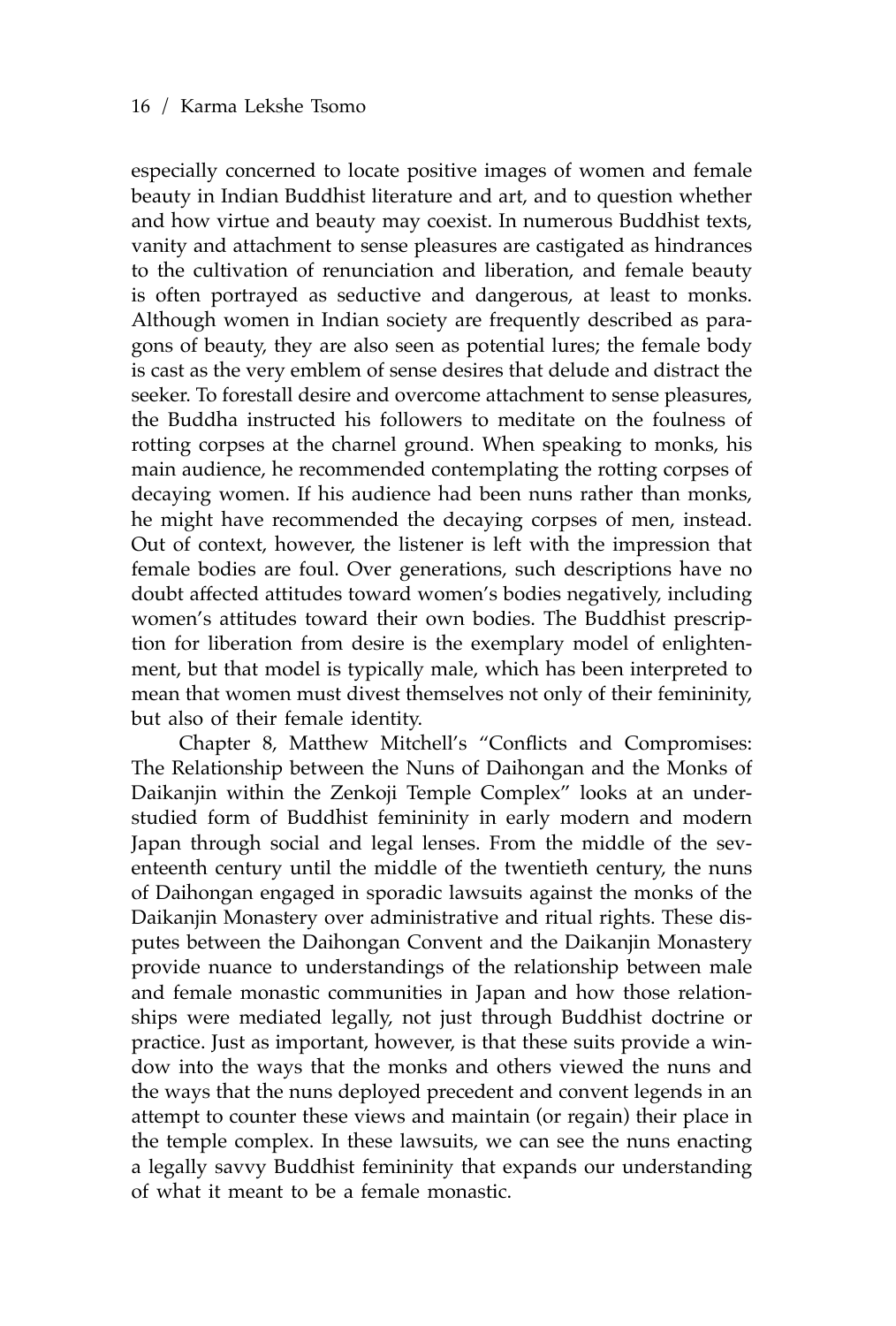In chapter 9, "Gendered Hagiography in Tibet: Comparing Clerical Representations of the Female Visionary, Khandro Tāre Lhamo," Holly Gayley recounts the story of nonmonastic Buddhist practitioners living in a vastly different social and cultural sphere. Her study chronicles the religious partnership of a renowned tantric couple who lived and practiced in the remote Golok region of Tibet during the twentieth century. The "shared destiny" of this tantric couple over lifetimes culminates in a relationship to heal both the personal and collective cultural trauma sustained by the people of Tibet. Taking rebirth in the physical body of a woman to benefit sentient beings, Khandro Tāre Lhamo manifests the "dākinī principle" to activate spiritual evolution in the material world. This form of practice demonstrates the transformative power of tantric practice by linking the erotic and the revelatory, the exotic and the ordinary, throughout many different lifetimes and gender identities.

In chapter 10, "Feminine Identities in Buddhist Chöd," Michelle J. Sorensen discusses the sense of identification nuns feel with wisdom *dakinas*, feminine embodiments of enlightenment, in the Tibetan tradition. She explains how, in contrast to nuns in earlier Buddhist cultures, the renunciant identity of nuns in two Himalayan communities (in Pharping, Nepal, and Dharamsala, India) is signaled by their practice of chöd. This Tibetan Buddhist recitation and visualization practice derives from Machik Labdrön, a female adept whose life spanned the eleventh and twelfth centuries. Although the practice is accessible to both women and men, it is especially popular among women, many of whom draw inspiration from female enlightened embodiments such as the *dākinī* Thröma Nagmo. This chapter raises issues about the social implications of feminine religious imagery and, more broadly, about gendered paradigms of enlightenment. In exploring contemplative practices, it addresses the spiritual dimensions of women's experience.

Chapter 11, Jeff Wilson's "Mindfully Feminine, Mindfully Masculine: Meditation and the Marketing of Gendered Lifestyles," shifts focus from the Himalayas to North America and from the eleventh century to the present day. Wilson considers the gendered ways in which mindful lifestyles are marketed to women in the contemporary West. Three case studies that investigate both text and visual representations illustrate how trendy constructions of feminine identity at different stages of life are used to promote, and in turn are promoted by, appeals to a fulfilling, mindful lifestyle. From "mindful extravagance" to "mindful motherhood," both mindful awareness and quasi-Buddhist femininities have become commodities designed and sold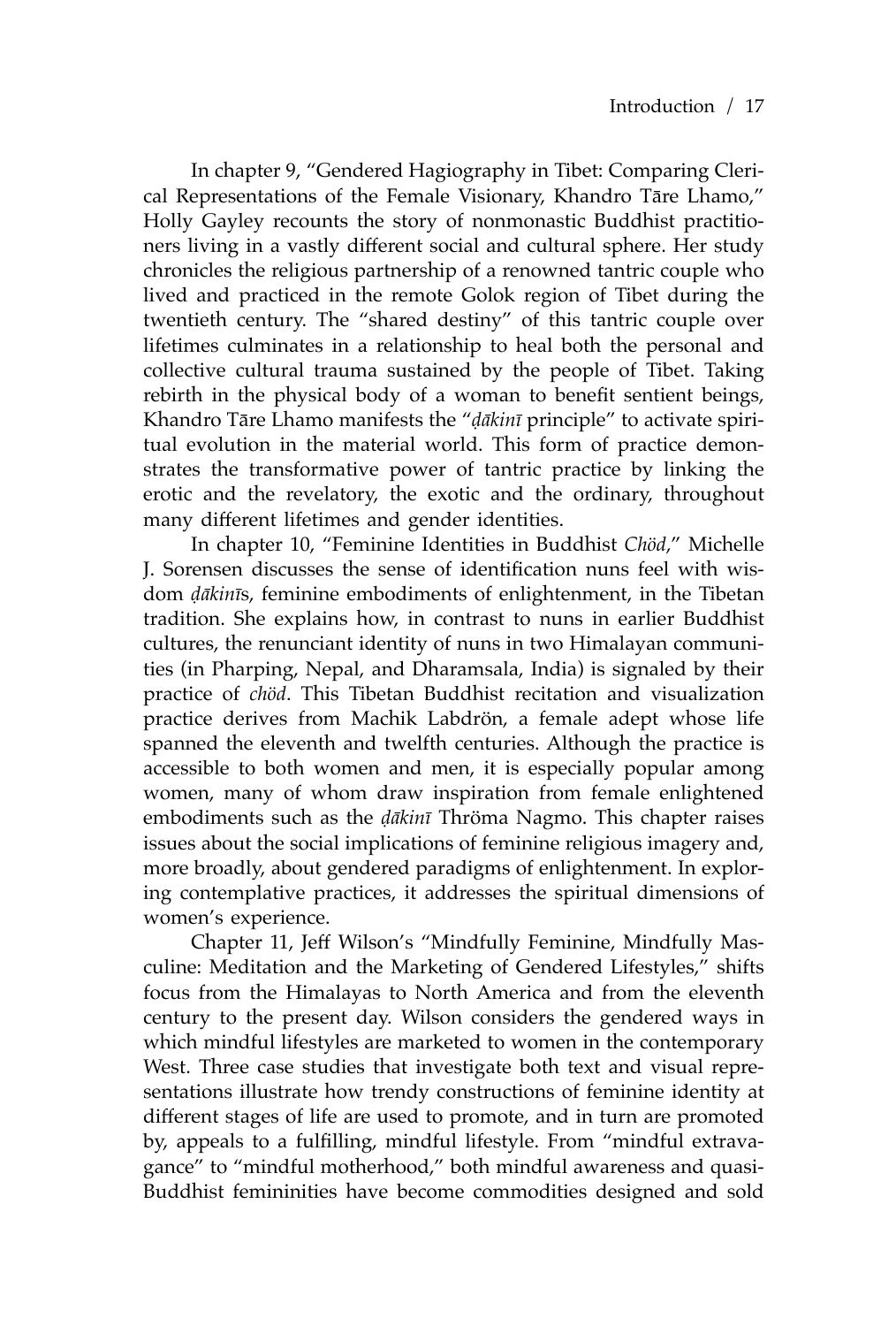as the answer to a woman's every dilemma. This trend adds another layer of confusion to the demystification of Buddhist femininities.

### The Questions Raised and Remaining

The topic of Buddhist femininities raises many important methodological issues, especially questions of epistemology and representation, or what is sometimes called "feminist standpoint theory." Setting diverse approaches to Buddhist feminine identity side by side clearly illustrates the constructed nature of gender and enables a Buddhist critique of fixed notions of self and their gendered manifestations. From monastery to mindfulness-based motherhood, each of the writers presents a fresh approach to a Buddhist analysis of gender, and they all suggest potential directions for the deployment of theoretical engagement with gender identities.

In recent years, especially amidst the debate that besieges full ordination for Buddhist women, non-Asian women stand accused, because of their "feminist agendas," of trying to talk Asian nuns into seeking higher status. This critique seems to assume that feminism is an invention of the West and a contrivance to manipulate hapless Asian women to feminist ways of thinking against their will. While this "critique of the feminist perspective" presumably aims to encourage indigenous voices, it also seems to imply that Asian women have failed to recognize gender inequities or to resist oppression on their own. The cross-cultural feminist conversation is richly complicated by a panoply of perspectives, including those of Western-educated Asian women, Asian-educated Western women, monks, nuns, laywomen, and laymen, feminist and otherwise. A close reading of Buddhist women's history and the burgeoning Buddhist feminist movement exposes many ironies. Building on the work of Kumari Jayawardena, Inderpal Grewal, and others, the papers in this volume examine elements of national and transnational feminist discourse to assess the usefulness of poststructuralist theory for understanding the contemporary Buddhist feminist movement, both in Asia and globally. The aim here is not simply to commemorate exceptional women, but also to investigate the claim that Buddhist feminism is a Western imposition and to examine indigenous Buddhist women's initiatives on their own terms.

Buddhist feminist theories share commonalities with Western feminist theories.<sup>27</sup> For example, passages in both early and late Buddhist texts speak about women as if they had a specific nature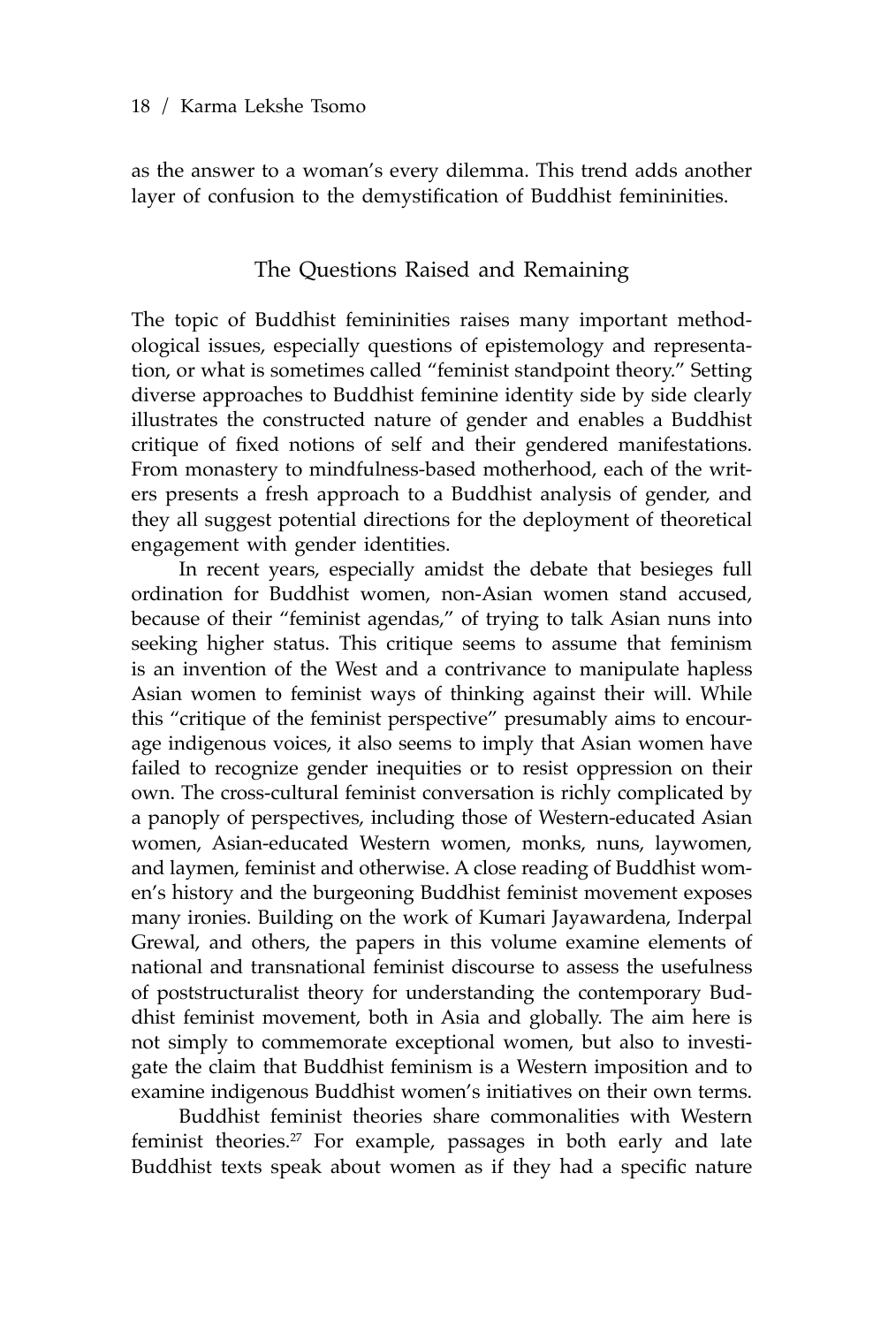identifiable on the basis of their physical and/or psychological characteristics. Followers of Sarvāstivāda, an early school of Buddhism that developed in India, asserted that phenomena exist as they appear to exist. This type of thinking veers toward essentialism in that it is liable to concretize phenomena; in that sense, it is similar to the gender essentialism described by Simone de Beauvoir, bell hooks, and others. Many Buddhist feminists accept the theory that gender characteristics are social constructions. At the same time, it is clear that social constructions affect the ways women perceive themselves and each other, and lead to assumptions about "the way women are" and "what women like."

From a Buddhist perspective, human identity is contingent on the five aggregates mentioned above, and also on the five elements: earth, water, fire, air, and ether. Beyond these constitutive components, human beings have no enduring essence, independently existent self, or soul. Like all compounded phenomena, the identities of sentient beings are impermanent and fluid. The contingent nature of identity, including all our identities and all aspects of our identities, implied by the concept of *anātman*, or absence of inherent or independent existence. As one component of identity, gender identities are also impermanent, changing from lifetime to lifetime, and contingent on physical characteristics, inclinations, and social constructions of gender. Human beings commonly buy into the constructs they have been raised to accept and unthinkingly adopt the gender categories proffered by the communities of their birth, blithely assuming the standard definitions, depictions, and stereotypes they learn in the process of socialization. Assumptions about gender identities have enormous consequences for human beings' psychological and spiritual health and development. Consider how many women have been inducted into the commodification of women, reducing themselves and other women primarily to their physical attributes, thus becoming complicit in their own subjugation by assuming stereotypical attitudes and behaviors. Breast implants and facelifts come to mind.

In an analysis strikingly similar to modern theories of gender fluidity, Buddhist thinkers assert that human beings' identities are constantly in flux. In line with the fundamental assertion that all compounded phenomena change from moment to moment, gender identities are also mutable. Not only are gender categories fluid—as seen in the *vinaya* texts where males become females and vice versa—but sentient beings may also assume different gender identities as their impermanent streams of consciousness continue through successive